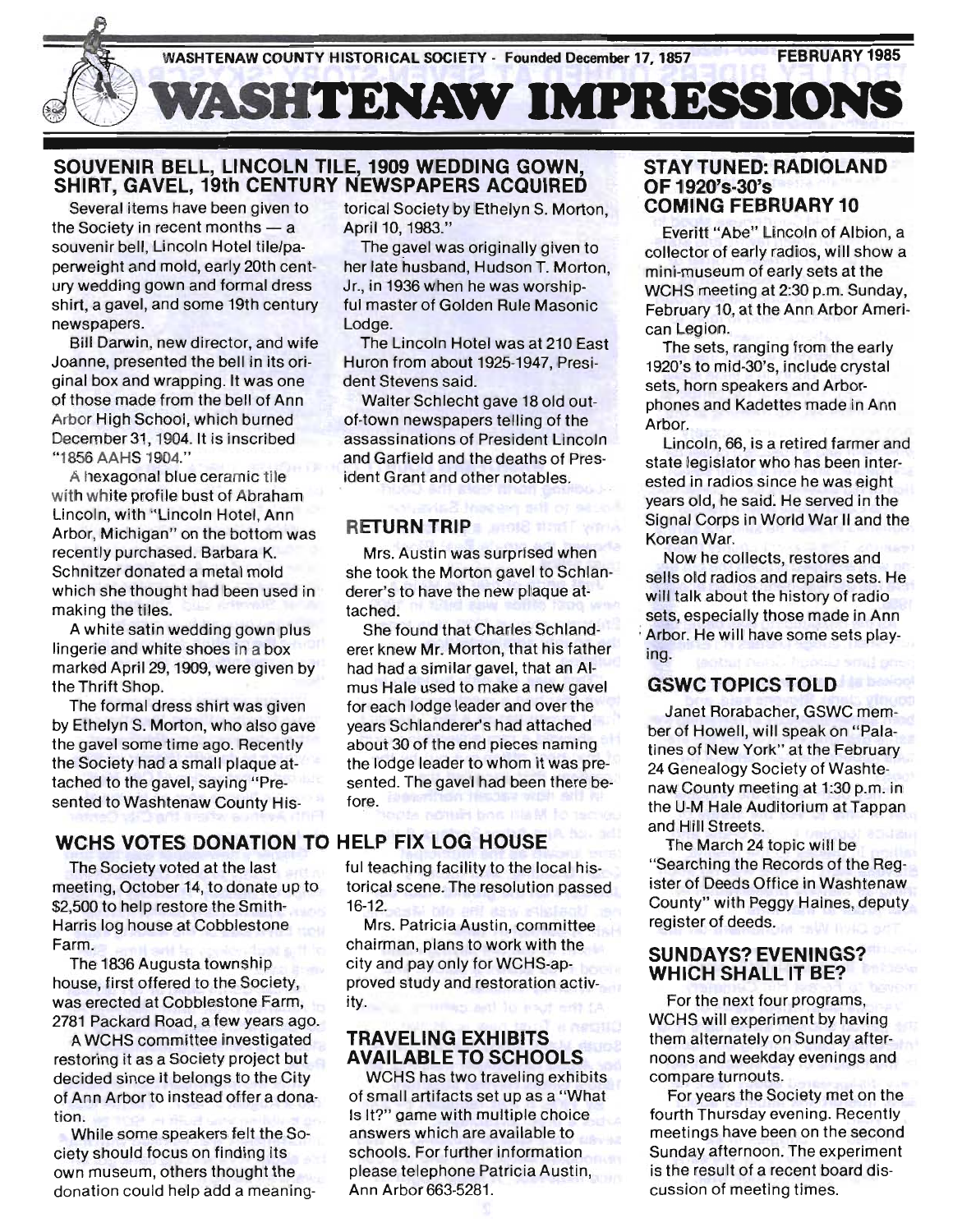# **ANN ARBOR, 1900·1920: TROLLEY RIDERS OOHED AT SEVEN-STORY 'SKYSCRAPER'**

In the Ann Arbor of 1900-1920, long before anyone ever thought of building shopping centers on outlying farmlands, Main Street really was the main street and town center.

Then the old Courthouse stood in the middle of green lawns and stately trees on the northeast corner of Main and Huron Streets, with its square tower, looking the way courthouses were supposed to look, to older generations at least.

Wystan Stevens evoked that period of local history in a slide show of postcard scenes of the period at the October WCHS meeting at the Ann Arbor "Y." Stevens, Society president and a postcard collector and dealer, showed a small selection of his extensive local collection.

The Courthouse tower was demolished in 1948, he said, for safety reasons. The present county building was wrapped around the old before the old was demolished about 1956.

As the old building was being demolished, Judge (James R.) Breakey (long time Circuit Court judge) looked at Luella Smith (long-time county clerk), Stevens said, and both simultaneously entertained the same thought: What about the statues (around the perimeter of the roof)?

"They both ran to the window just in time to see the statue of justice toppled by the crane and falling in pieces to the ground," Stevens said. "There was no such thing as historic preservation in Ann Arbor at that time."

The Civil War Monument on the Courthouse lawn, which wasn't erected there until 1916, was moved to Forest Hill Cemetery.

Various Main Street views of the period showed street cars and interurban cars running on tracks in the middle of the street. Street cars disappeared about 1925, he said. Interurbans lingered about four years longer.

Horses and buggies in early scenes disappeared by the early twenties and autos took over.



# - **WASHTENAW COUNTY COURTHOUSE, CIRCA** 1920's

Looking north from the Court-<br>be replaced. What's there now Army Thrift Store, a postcard Frank Glazier of Chelsea built it showed the ornate Beal Block post office.

Just north of that on Main a new post office was built in 1909. Enlarged around 1930, it is today the county administration building.

"That was the only building in town that had a revolving door that I remember as a kid," he said. He showed a rare advertising card of that post office put out by the company that supplied the roof.

In the now vacant northwest corner of Main and Huron stood the old Ann Arbor Savings Bank, later known as the Municipal Court Building, with Moray's Jewelers on the ground floor corner. Upstairs was the old Masonic Hall. It burned in 1969.

North of the old savings bank stood Fred Brown's saloon and the Whitney Theater.

At the turn of the century, where Citizen's Trust now is, at 100 South Main, stood the old Ann Arbor Argus newspaper building, an 1850's Greek Revival structure,

By 1906, it was replaced by Ann Arbor's first "skyscraper," the seven floor Glazier Building. It was remodeled about 1971 and the cornice removed. "It really ought to

house to the present Salvation looks a bit naked and unfinished."

to house a newspaper he started called The Ann Arbor News, not an ancestor of the present local paper, Stevens said. The highceilinged ground floor was to house the printing presses with newspaper offices in the second floor.

Glazier wanted to rent upper floors for city offices, "but the city fathers decided they didn't want anything to do with Glazier so they started construction of City Hall" a couple blocks east on Huron at Fifth Avenue where the City Center Building is now.

Glazier'S newspaper was the first in the county to print colored comic strips on Sunday. That may not have been a particularly useful innovation but it was on the leading edge of the technology of the time, Stevens said.

Across South Main at 101 is First of America Bank, until 1983 Ann Arbor Bank and Trust, where once stood the Farmers & Mechanics Bank.

After the interurban train crashed into it August 5, 1927, "a better looking building was built in 1927-28. It unfortunately was covered with marble about 1972 and the bank got an award for doing it."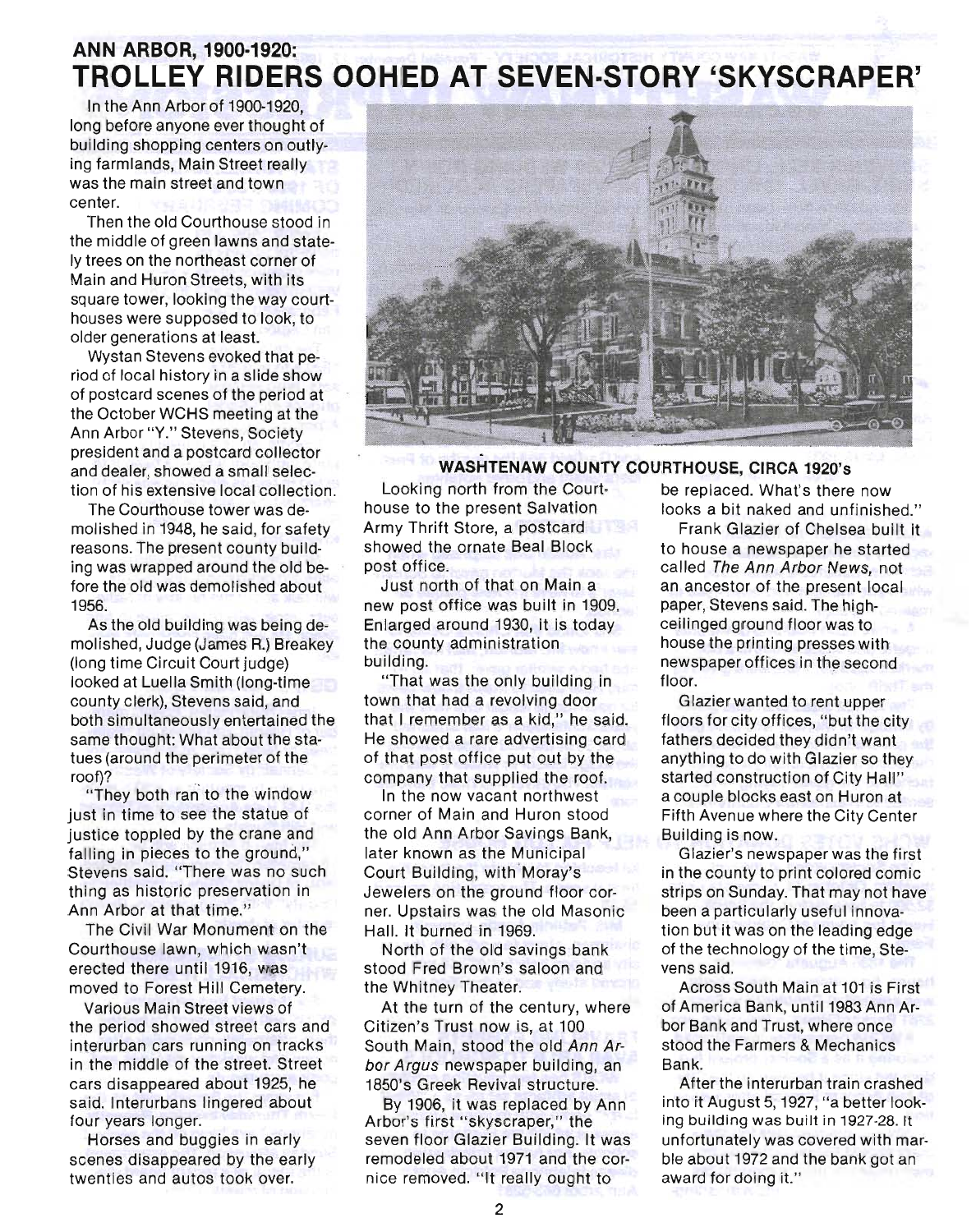#### **CENTURY OF FASHION SHOW: COSTUMES OF NURSE, TEACHER, TYPIST, ROSIE THE RIVETER AS WELL AS HOUSEWIVES SHOW WOMEN'S ROLES OF YESTERYEAR**

Early nursing uniforms, a Rosie the Riveter coverall suit and skirts and blouses a teacher or early typist might have worn along with some of the trappings of their trades demonstrated some of women's roles outside the home at the Century of Fashion show.

The show October 27-28 at Cobblestone Farm was jointly sponsored by WCHS.

Another feature of the show was two rooms of wedding dresses ranging from mid-19th to mid-20th century and from black to white.

In other rooms, other dresses illustrated what milady was wearing down through the decades. Civil War era crinolines and hoops gave way to bustles, leg of mutton sleeves, the Gibson girl.

In the waistless 20's skirts and hair were cut short. In the 30's skirts were longer, during World War II, shorter, and in 1947 "the new look" was longer. Hoops even enjoyed something of a Civil War centennial revival in prom, wedding and bridesmaid frocks of the fifties.

The lingerie room, presided over by Elizabeth Dusseau, showed how those varying styles affected the underpinnings. There were crinolines and ruffly petticoats to make skirts stand out, corsets for those tiny waistlines, special bras for backless 30's dresses and strapless 40's and 50's formals.

Miss Dusseau explained that by the turn of the century doctors were advising strongly against hourglass figures achieved by corset stays and strings. One piece union suits were introduced.

The oldest lingerie item was an 1837 corset with wide flat wooden stays instead of later whalebone or metal.

Miss Dusseau noted that all the frilly, ruffly petticoats, camisoles, slips and nightgowns had to be ironed.

Down in the kitchen were some of those old irons that had to be heated on the stove sitting on an old wooden ironing board.

Elsewhere in the kitchen were evidences of baking of bread, pitting

cherries and other domestic activity that occupied most women of earlier days. It was all artistically arranged by Esther Warzynski who also did the display of women's roles outside the home. inlaFift.

A lot of the clothes were new to the show this year. Some belonged to WCHS, some to Cobblestone and some were on temporary loan.

Vicky Rigney is the Cobblestone

# **BOB LYONS' OLD·FASHIONED GENERAL 'STORE' REAL NOSTALGIA TRIP: SEN SEN, 5¢ CIGARS ANYONE?**

It may be an imitation general store but it was a real nostalgia trip for WCHS members to visit Roland "Bob" Lyons country store in November.

Where else could you find Smithereen Bedbug Destroyer, Kendall's Spavin Cure, Gold Dust and Sen Sen or Bull Durham tobacco in cloth bags, stiff collars and celluloid harness rings?

An antique collector extraordinaire, Lyons has assembled a remarkable and colorful collection of mostly forgotten brands as well as a few familiar ones in Old-style packaging.

What's more there's not just one of a kind. He buys in multiples so that his "store" is well stocked to overflowing with several of each as a real store would have been. No matter your collar size, he probably has it.

Of course it's not for sale, although he has an old-fashioned dollar cash register sitting on a massive 16-foot counter on which he could ring up the sale and a large coffee grinder to grind you Lady Helen or Joy Cup coffee.

If you've a mind for checkers, find a partner and sit in one of two chairs drawn up to the checker board on the barrel. If you're in the mood for a singalong, perhaps Lyons can be persuaded to pump the player piano in the corner.

Lyons, a businessman who is president of the Ann Arbor Hands On museum in the restored fire hall, enjoys using his private store for parties and committee meetings and showing it to interested groups

volunteer who cleans and "presses" the garments by museum methods.

WCHS helpers besides Mrs. Warzynski and Miss Dusseau were Kathy Sutton, Mary Lou Warner, Dalys Vogel and Mrs. Austin, WCHS chairman.

Flowers were donated by Enchanted Florist. WCHS' half of the proceeds amounted to \$85.25.

if a mutually agreeable date can be found in his busy schedule.

He started collecting antiques about 30 years ago when he got married. "You could buy an ice cream set with bent wire chairs for the same as you would pay for a chrome dinette set. You would know the ice cream set was always going to be of value.

He started with furniture, then autos, mechanical banks, toys, then advertising.

"I couldn't get my antique fix, but if I had a store, I can always go, even to a garage sale, and find something to put in the store."

The store started about six years ago when Dick Beissel, owner of the former Fischer Pharmacy at Washington and Fifth Avenue was going to retire and persuaded Lyons to buy the cabinets 'at a very attractive price."

Just coincidentally, I went to an auction in Ohio and saw this 16-foot beam counter. "Who needs a 16-foot beam counter? Nobody. A bargain at \$100. It cost me \$250 to get it back here though."

"I had a dollar cash register. I set it on the counter. That started the old store."

Other interesting items are old advertising signs, display racks (one is a small Ferris wheel) and salesmen's samples. These include a Paul Bunyan size coffee pot and a child size 1876 one-horse walking plow made in Albion.

Among the more exotic brands are a few that are still found today - Kellogg's Corn Flakes, Heinz catsup and Planter's Peanuts.